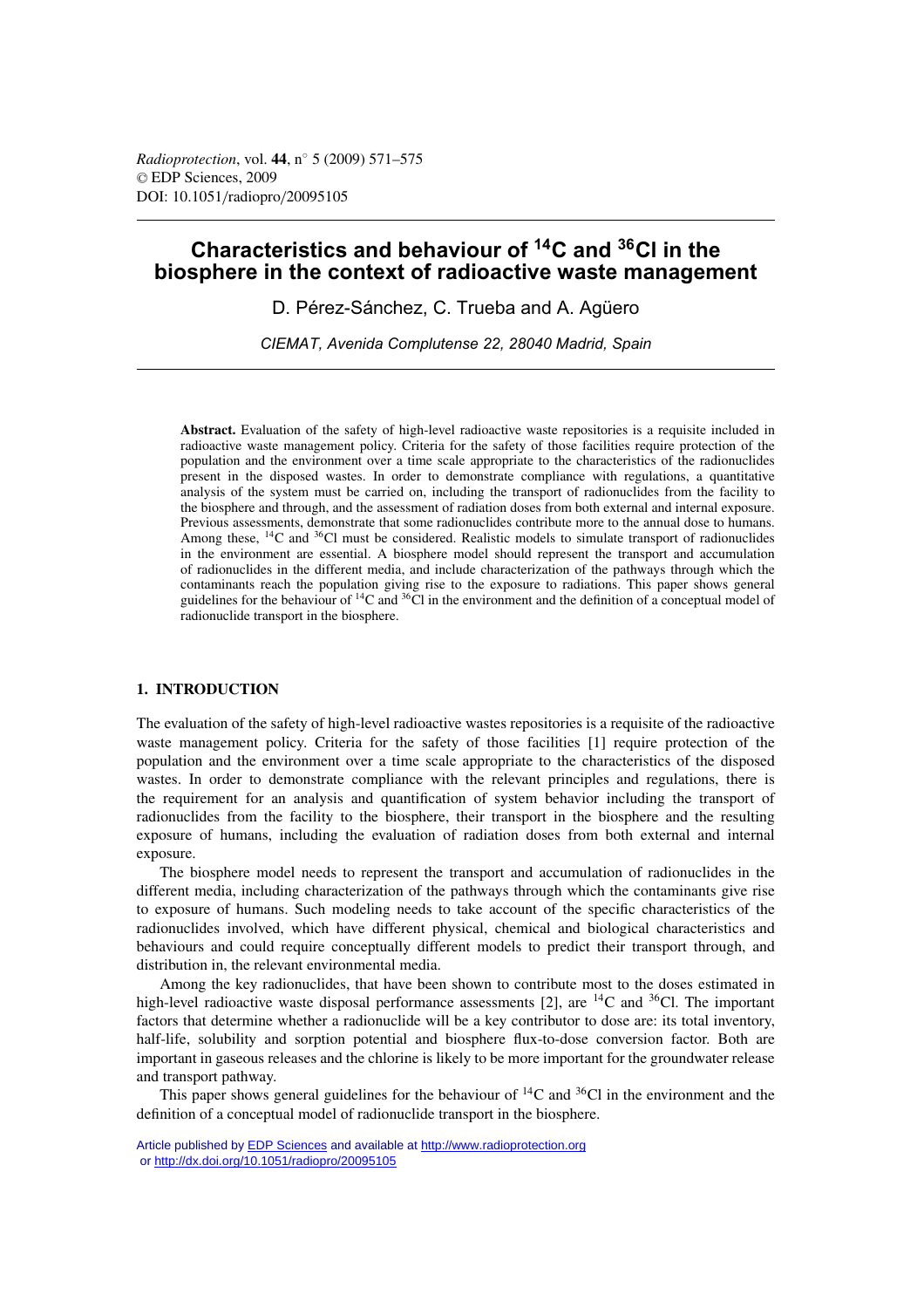#### 572 RADIOPROTECTION

## **2. FORMATION AND INVENTORY**

The <sup>14</sup>C is in the residues of the nuclear fuel cycle, as a result of the interaction of neutrons with the atoms of  $^{17}O$ ,  $^{13}C$  and  $^{14}N$  present in the irradiated components of the nuclear reactor. This radionuclide has been identified as one of the most significant in the safety assessments, for its contribution to the dose, due to its long half-life, the volatility of the compounds that forms (carbon dioxide and methane) and the easiness with which it is assimilated by the biological systems.

The 14C occurs in a natural way by the interaction of cosmic rays with the gases present in the upper atmosphere. The main reaction that occurs is  ${}^{14}N$  (n, p)  ${}^{14}C$ . The  ${}^{14}C$  presents a half-life of 5,730 years and emits  $\beta$  particles with an energy of up to 155 keV.

In nuclear reactors, the <sup>14</sup>C occurs as a result of the absorption of neutrons by the nucleus of <sup>14</sup>N, <sup>17</sup>O and <sup>13</sup>C involved in the activation reactions <sup>14</sup>N(n, p) <sup>14</sup>C, <sup>17</sup>O(n,  $\alpha$ ) <sup>14</sup>C y <sup>13</sup>C(n,  $\gamma$ ) <sup>14</sup>C. These elements are found in many of the components of the reactor as can be, the coolant, the moderator, the structural materials and the fuel. As a result of these reactions, the  ${}^{14}C$  is present in a wide variety of radioactive waste such as spent fuel, ion exchange resins, and pipes of the reactor. The activity of  $^{14}C$  for fuel element is  $5.74 \times 10^9$  Bq according to the inventory of reference [3].

Chlorine is a very reactive element that does not occur uncombined in nature. The most common chlorine compound is sodium chloride, which is present in seawater, salt wells and large salt deposits, often in association with other chlorides. Chlorine is present in the terrestrial environment as both inorganic and organic chloride. The major source of chloride is the atmospheric deposition originated from the sea, whereas the organic chlorine originates from various sources, taking place its formation and mineralisation in the soil [4].

Chlorine occurs in nature as two stable isotopes:  ${}^{35}$ Cl and  ${}^{37}$ Cl. Of the seven radioactive chlorine isotopes, only one,  $36$ Cl, is of concern in the context of solid radioactive waste disposal due to its long half-life, 301,000 years. It occurs naturally in the environment, being produced in the atmosphere, due to spallation reactions on  ${}^{40}Ar$  by cosmic rays and, in soils and rocks due to neutron activation of  ${}^{35}Cl$ . Anthropogenic inputs of <sup>36</sup>Cl to soils arise mainly from the operation of nuclear industrial processes, where  $36\text{Cl}$  is formed by neutron activation of  $35\text{Cl}$  in materials, such as stainless steel and concrete shielding, associated with the cooling water system. Thus  ${}^{36}$ Cl will be present both in waste fuel and construction material originating from nuclear installations.

<sup>36</sup>Chlorine is a low-energy  $\beta$  emitter. Two are the decay chains of <sup>36</sup>Cl, one to stable <sup>36</sup>Ar ( $\beta$ <sup>+</sup>) and another to stable <sup>36</sup>S ( $\beta^-$ ). In addition, the decay mode to the latter can occur by electron capture. The significance of this radionuclide is dependent on its inventory, which is currently based on rough estimates. According to [3], the reduced inventory of <sup>36</sup>Cl, 50 years after cooling, is  $1,965E + 08$  Bq per fuel element.

# **3. BEHAVIOUR IN THE ENVIRONMENT**

The primary pathway of radionuclide releases from an undisturbed repository involves the introduction of radionuclides into the underlying aquifer, contaminating wells used for drinking or agricultural irrigation. However humans could also be exposed to radiation as a result of gaseous emissions from the repository, that in the case of 14C will be in the form of methane or as carbon dioxide. Due to the ease with which gaseous contaminants are distributed in the atmosphere, human exposure would not be limited to the near-field population, but could extend to a global scale. Amongst the potential gaseous contaminants,  $^{14}$ C is the one with the highest potential for gaseous release and human exposure [5].

The environmental transport pathways of  ${}^{14}C$  are different from those considered for others radionuclides. Whereas most radionuclides are present in the environment in solution or sorbed to solids, carbon can also move through the environment in gaseous form. Moreover, stable carbon is an abundant and ubiquitous element in the environment, and variations in stable carbon cycling will influence the behaviour of  $14C$ . As for other radionuclides, groundwater is the source of  $14C$ , and the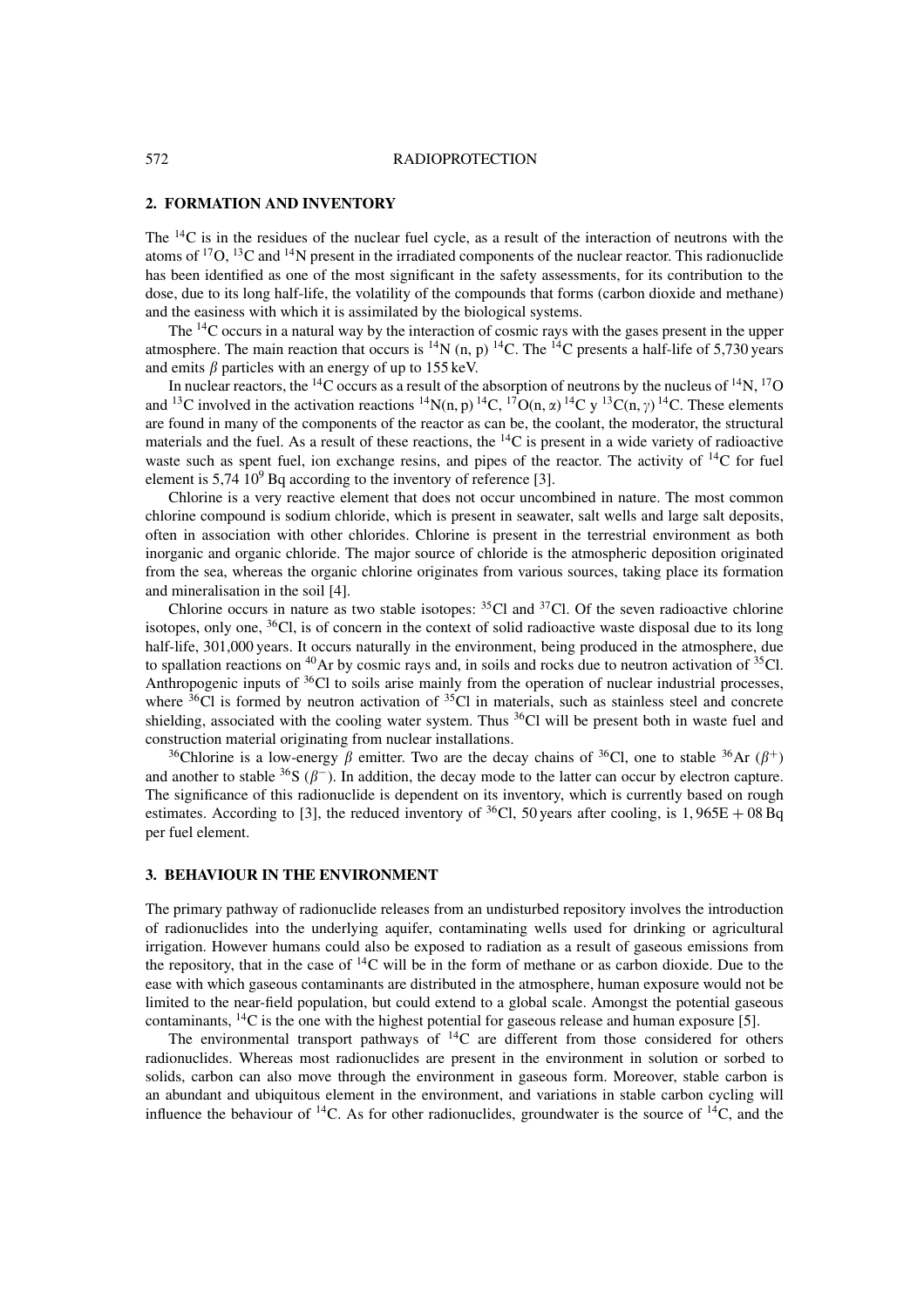ECORAD 2008 573



**Figure 1.** Conceptual model of the behaviour of <sup>14</sup>C in terrestrial environments.

calculation of  $^{14}$ C concentrations in the soil are based on equilibrium relationships between  $^{14}$ C gains and losses. The most important process resulting in the loss of this radionuclide from surface soil, is the gaseous emission, unique to gases and not considered for other radionuclides. After it is released into the atmosphere,  ${}^{14}CO_2$  can be incorporated into crops via photosynthesis.

For the modelization of the behaviour of the  ${}^{14}$ C in the different receptors, it is necessary to consider the isotopic exchange with the stable carbon  $(^{12}C$  and  $^{13}C)$ , the processes in which that exchange takes place and to identify the receptors in which an isotopic balance can be considered. It must also be kept in mind the presence of  $^{14}$ C in the different compartments, coming from other natural and sources [6].

In the case of  $^{14}$ C, the primary interactions take place as consequence of processes occurring in the soil zone. Photosynthesis and respiration are fundamental biological processes by which the 14C moves from the atmosphere as  ${}^{14}CO_2$  in the tissues of living organisms.

Soil respiration is the primary path by which  $CO<sub>2</sub>$  fixed by terrestrial plants returns to the atmosphere. Rising  $CO<sub>2</sub>$  will increase the flux of  $CO<sub>2</sub>$  from soils, while simultaneously leaving a greater store of carbon in the soil. Rising temperature and traditional cultivation practices increase the flux of CO2 from soils without increasing soil organic matter. The response of the biosphere to simultaneous changes in all of these factors is unknown, but a large change in the soil carbon pool is unlikely to moderate the rise in atmospheric  $CO<sub>2</sub>$  during the next century.

Transport of  $^{14}C$  from an underground burial to a receptor location will be controlled by the movement of groundwater, the amount of water available for transport, and the direction and speed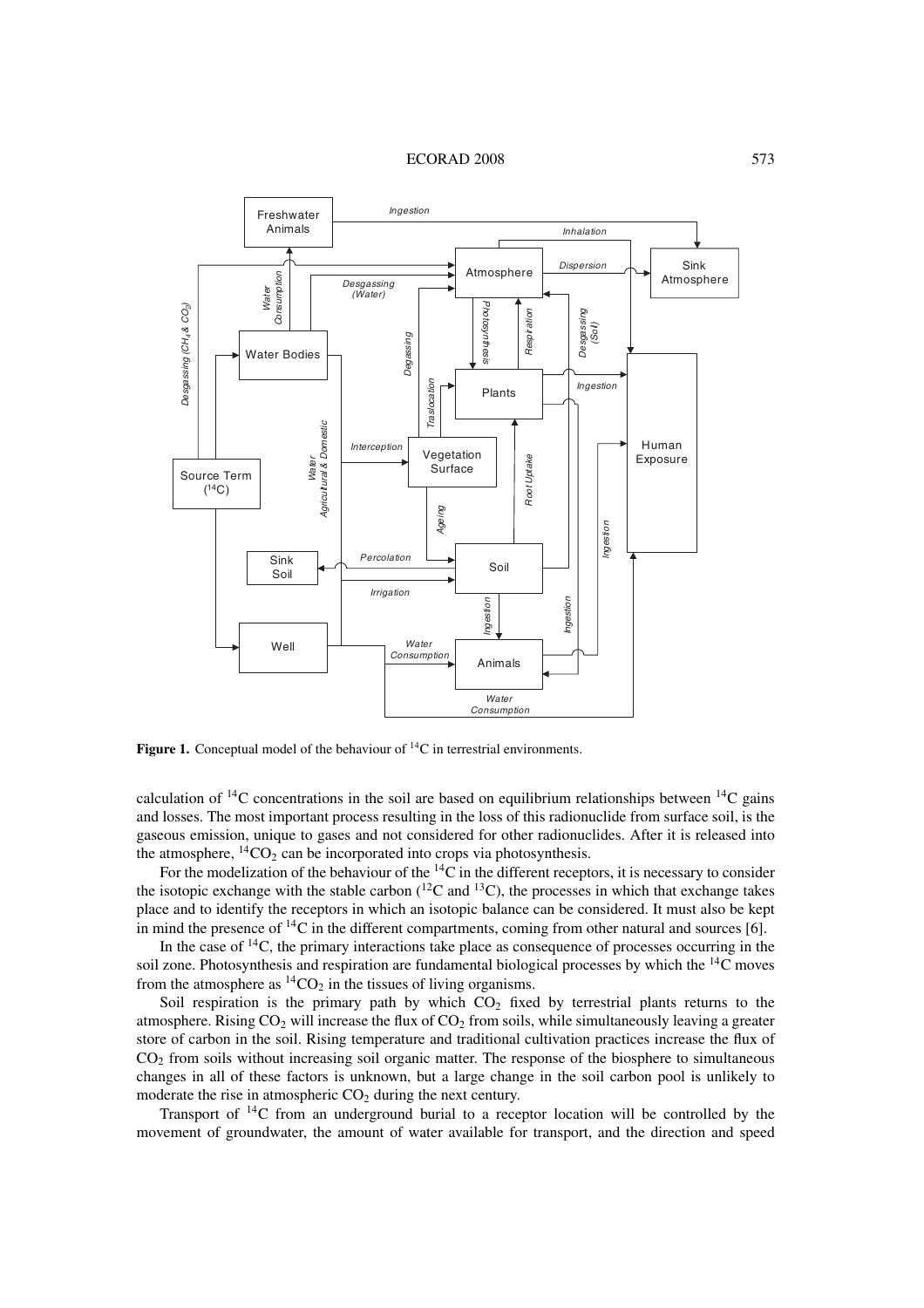## 574 RADIOPROTECTION



**Figure 2.** Model for the transport of <sup>36</sup>Cl in soils and its uptake by plants.

of groundwater movement. Any physical phenomena affecting the dilution and dispersion of the contaminant will be important in this regard. The transport should also take into consideration geochemical factors, such as precipitation, sorption during the transport, matrix diffusion and isotopic exchange with the more abundant stable C present. Bidirectional gaseous exchange may take place as well. Whereas precipitation depends largely upon other ions in solution and the pH, the mobility of <sup>14</sup>C in the soil-underground is typically represented by the use of a sorption or partition coefficient.

In Figure 1 a conceptual model, that describes the behaviour of  ${}^{14}C$  in the biosphere, is shown. This generic model is built following the physical and chemical processes and pathways that the radionuclide takes as migrate through the environment. The model is based on compartmentalizing the biosphere into aquatic and terrestrial components (Atmosphere, Water, Soil, etc.) and then to add the foodchain or animal compartment for humans and animals. A radiation dose is calculated based on quantities for ingestion for internal radiation dose and the timeframes for other activities for external dose.

The two main transport modes for  $36Cl$  are dissolved in groundwater flow and, in a lower degree, transported in the gas phase. The movement of  ${}^{36}$ Cl in the groundwater flow through the geosphere is done through a complex network of interconnected pores and fractures. The transport is due to advection and longitudinal dispersion along fractures and molecular diffusion into the adjacent rock [7]. Depending on the characteristics of the geosphere, several retention processes can contribute to provide a long travel time for radionuclides in groundwater to move towards the biosphere, giving time for the radionuclides to decay and disperse within the system.

In general terms, the geochemical behaviour of  $36<sub>CI</sub>$ , once released into a groundwater system is such that there is no retardation due to the interaction with rocks. It exhibits a high degree of geochemical mobility, moving somewhat faster than groundwater because electrical repulsion from surfaces may prevent it accessing part of the pore space (anion exclusion).